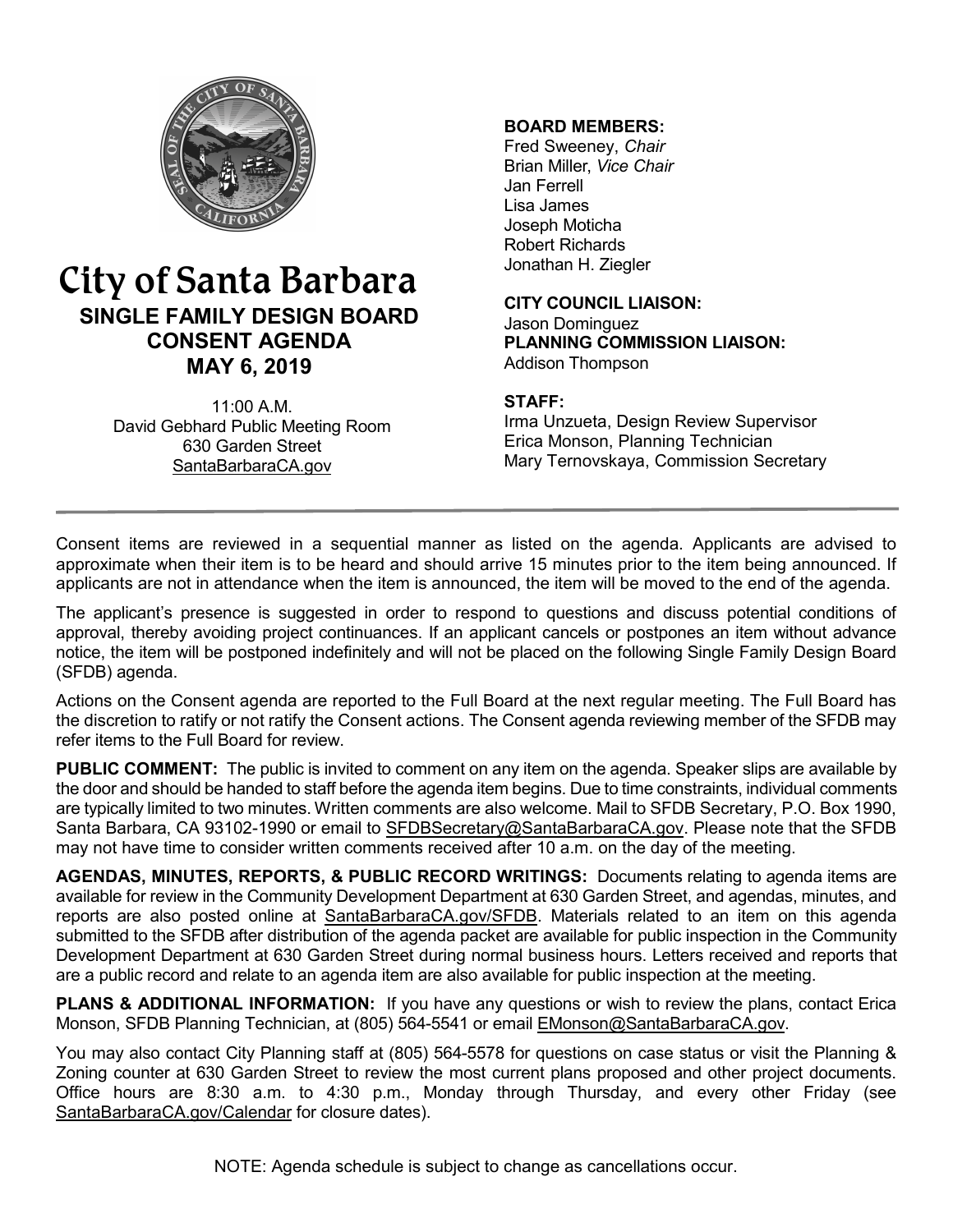**AMERICANS WITH DISABILITIES ACT:** If you need auxiliary aids or services or staff assistance to attend or participate in this meeting, contact the SFDB Secretary at (805) 564-5470, ext. 3308. If possible, notification at least 48 hours prior to the meeting will usually enable the City to make reasonable arrangements. Specialized services, such as sign language interpretation or documents in Braille, may require additional lead time to arrange.

**APPEALS:** Decisions of the SFDB may be appealed to the City Council. For further information on appeals, contact the Planning Division staff or the City Clerk's office. Appeals must be in writing and must be filed with the City Clerk at City Hall, 735 Anacapa Street within 10 calendar days of the meeting at which the Board took action or rendered its decision.

**NOTICE:** On Thursday, May 2, 2019, this Agenda was posted on the outdoor bulletin board at the Community Development Department, 630 Garden Street and online at [SantaBarbaraCA.gov/SFDB](http://www.santabarbaraca.gov/gov/brdcomm/nz/sfdb/agendas.asp).

#### **PLEASE BE ADVISED**

CEQA Guidelines §15183 Exemptions (Projects Consistent with General Plan). Under this California Environmental Quality Act (CEQA) Guidelines section, projects with new development (new nonresidential square footage or new residential units) qualify for an exemption from further environmental review documents if (1) they are consistent with the General Plan development density evaluated in the 2011 General Plan Program Environmental Impact Report, and (2) any potentially significant project-specific impacts are addressed through existing development standards. Section 15183 exemptions are determined by staff based on a preliminary environmental review process. A decision-maker CEQA finding is required for a Section 15183 exemption. City Council General Plan environmental findings remain applicable for the project.

### **NOTICE OF CASE NUMBER FORMAT CHANGE**

*The City has recently updated permit tracking software necessitating a change to the case number prefix from "MST" to "PLN."*

### **NEW ITEM: PROJECT DESIGN APPROVAL AND FINAL APPROVAL**

### **A. 841 MIRAMONTE DR**

| Assessor's Parcel Number: 035-050-037 |                        |
|---------------------------------------|------------------------|
| Zone:                                 | <b>RS-15</b>           |
| <b>Application Number:</b>            | PLN2019-00174          |
| Owner:                                | Virginia Robyn Basiago |
| Applicant:                            | <b>Jeff Gorrell</b>    |

(Proposal to replace four existing wood windows with new aluminum clad wood windows on an existing single-unit residence in the Hillside Design District.)

**Project Design and Final Approval is requested. Project requires Neighborhood Preservation, Hillside Design, and Sloped Lot Findings.**